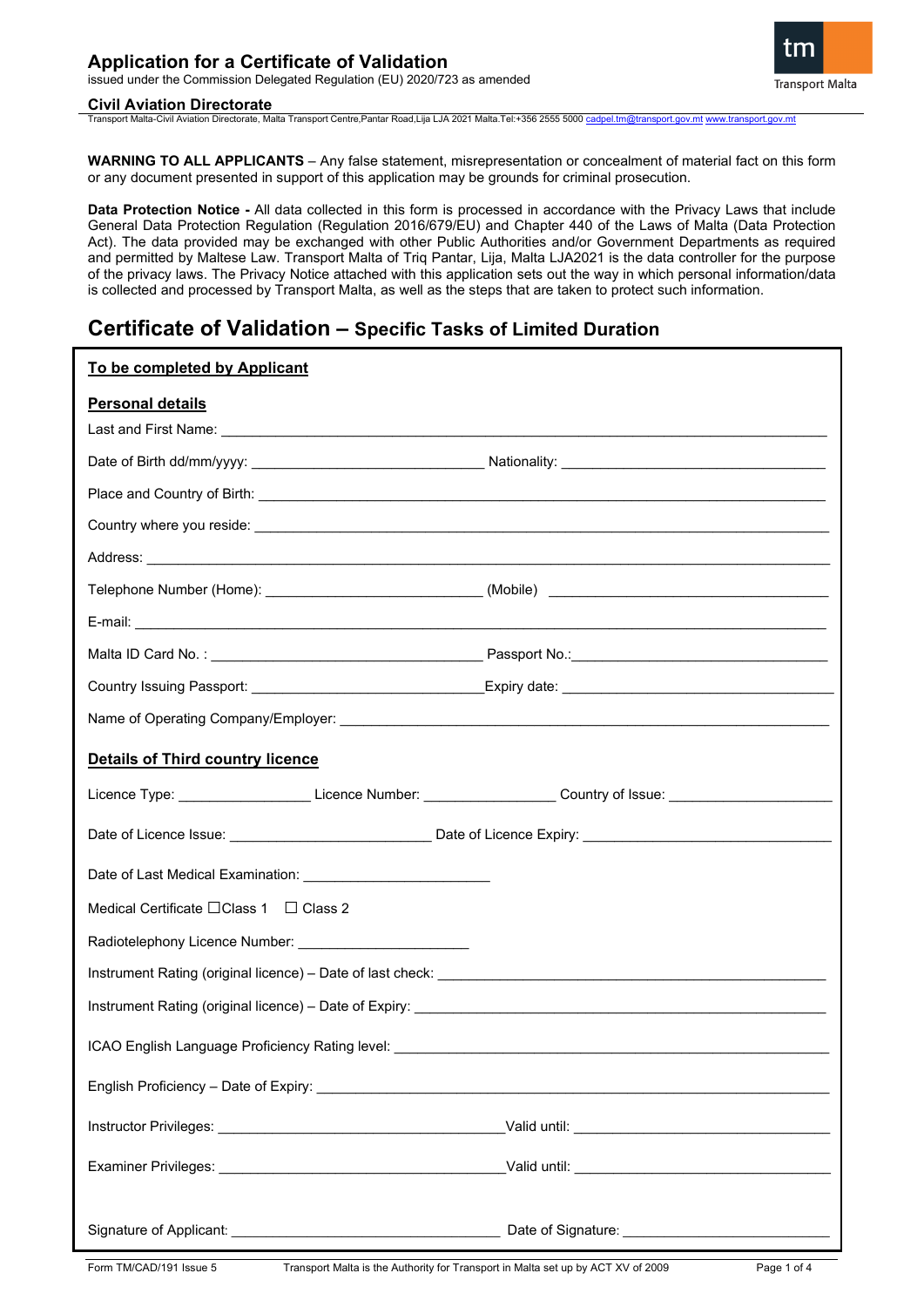| To be completed by Applicant                                                                                                                                                                                                                                                                                              |
|---------------------------------------------------------------------------------------------------------------------------------------------------------------------------------------------------------------------------------------------------------------------------------------------------------------------------|
| I declare that I am employed $\Box$ directly $\Box$ indirectly by the $\Box$ aircraft manufacturer or by an $\Box$ aviation<br>and been assigned by<br>authority:<br>the manufacturer/ aviation authority to conduct:                                                                                                     |
| $\Box$ Flight instruction for the initial issue of the type rating                                                                                                                                                                                                                                                        |
| $\Box$ Tests for the initial issue of the type rating                                                                                                                                                                                                                                                                     |
| Supervision of initial line flying by the operator's pilots*                                                                                                                                                                                                                                                              |
| Delivery flights<br>$\Box$ Ferry flights                                                                                                                                                                                                                                                                                  |
| $\Box$ Initial line flying*                                                                                                                                                                                                                                                                                               |
| $\Box$ Flight demonstrations                                                                                                                                                                                                                                                                                              |
| $\Box$ Test Flights                                                                                                                                                                                                                                                                                                       |
|                                                                                                                                                                                                                                                                                                                           |
|                                                                                                                                                                                                                                                                                                                           |
| Licence to be Validated details                                                                                                                                                                                                                                                                                           |
| Total flying hours<br>1.                                                                                                                                                                                                                                                                                                  |
| Total hours on Multi-pilot aircraft<br>P2<br>2.<br>P1.<br>Type2<br>Type1                                                                                                                                                                                                                                                  |
| Type of aircraft<br>3.                                                                                                                                                                                                                                                                                                    |
| Date of last licence Proficiency Check<br>4.<br>(for original licence) on Type                                                                                                                                                                                                                                            |
| Date of Expiry of type rating on original Licence<br>5.<br>(Date by which next Licensing Proficiency Check<br>for original licence is required)                                                                                                                                                                           |
| Total as pilot-in-command on type<br>6.                                                                                                                                                                                                                                                                                   |
| 7. PIC on type in last 6 months                                                                                                                                                                                                                                                                                           |
| Total as co-pilot on type<br>8.                                                                                                                                                                                                                                                                                           |
| 9.<br>Co-pilot on type in last 6 months                                                                                                                                                                                                                                                                                   |
| *In addition, complete the information below for initial line flying and/or supervision of initial line flying by the<br>operator's pilots, when passengers will be carried on board the aircraft.<br>Note: If the requirements below are not completed the certificate will be restricted to flights without passengers. |
| (Minimum 1500hrs + ATPL $(A)$ )                                                                                                                                                                                                                                                                                           |
| Part-MED Class 1 Medical Examination Expiry Date: _____________________________(Certificate required)                                                                                                                                                                                                                     |
| Demonstrated knowledge of Part-OPS and Part-FCL on date: _______________________(Certificate required)                                                                                                                                                                                                                    |
| Malta Language Proficiency Assessment: Level________ Date of Expiry_________________________________                                                                                                                                                                                                                      |
| Date of Last Operator Proficiency Check on type: _______________________________<br>(Copy required)                                                                                                                                                                                                                       |
|                                                                                                                                                                                                                                                                                                                           |
|                                                                                                                                                                                                                                                                                                                           |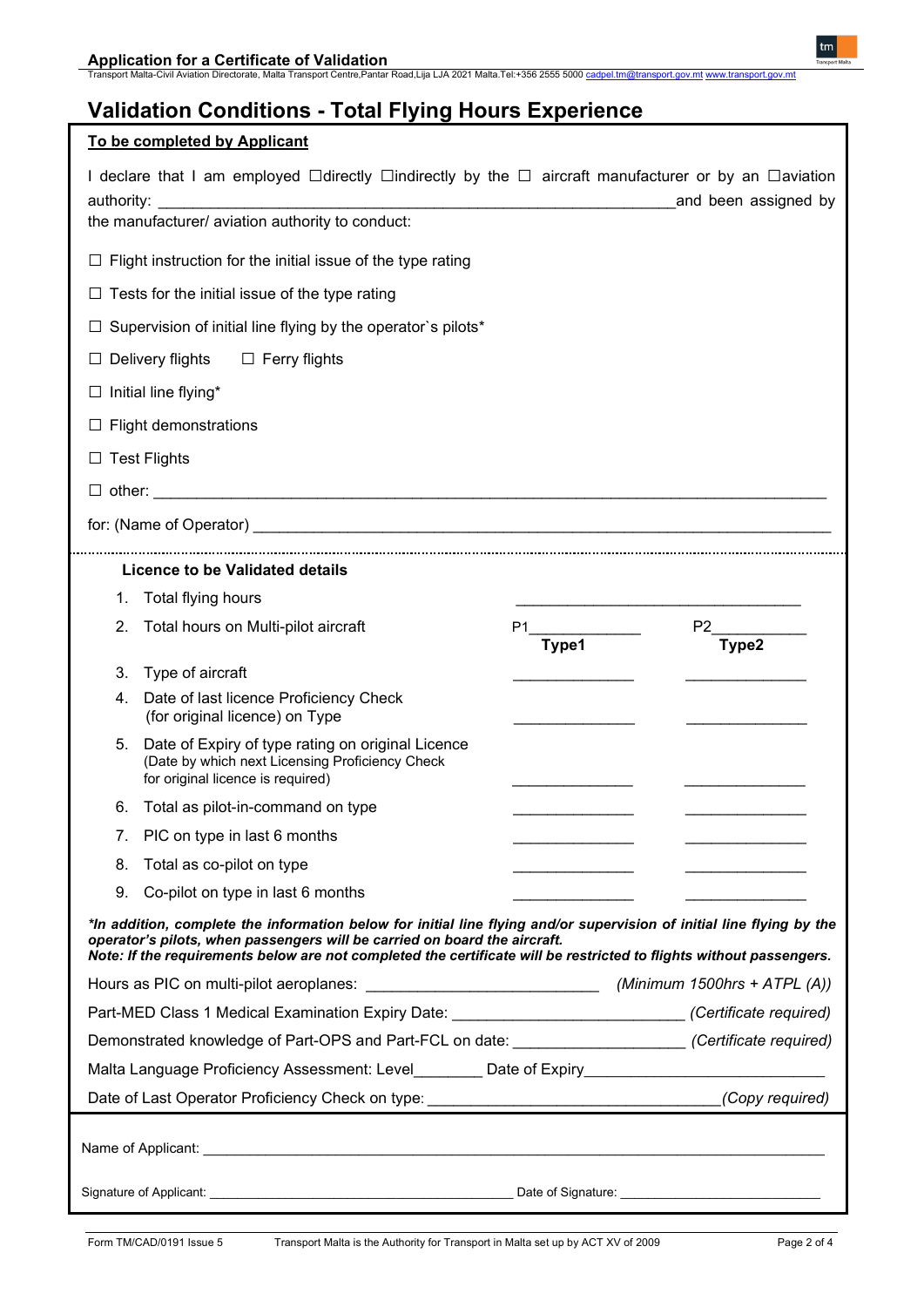| To be completed by operator / employer      |                                                                                                                       |
|---------------------------------------------|-----------------------------------------------------------------------------------------------------------------------|
| Last and First Name of Pilot:               | <u> 1989 - Johann John Stone, markin film yn y brening yn y brening yn y brening yn y brening yn y brening yn y b</u> |
| Capacity in which pilot will be employed:   | <u> 1989 - Johann John Stoff, deutscher Stoffen und der Stoffen und der Stoffen und der Stoffen und der Stoffen</u>   |
| Purpose for which validation is required:   |                                                                                                                       |
|                                             |                                                                                                                       |
| Period required:                            | (Maximum 1 year)                                                                                                      |
| Type/s of aircraft:                         |                                                                                                                       |
| Name and Address of Operator / Employer:    | <u> 1989 - Johann Stoff, amerikansk politiker (d. 1989)</u>                                                           |
| Name of person completing this Section:     |                                                                                                                       |
| Designation:                                |                                                                                                                       |
| Telephone No.:                              |                                                                                                                       |
| Signature of person completing this section | Date of Signature: _________________                                                                                  |

# **SUBMISSION INSTRUCTIONS**

Send the completed application form to: **TRANSPORT MALTA,**

**Civil Aviation Directorate, Malta Transport Centre Pantar Road Lija LJA 2021**

Documents Required:

- □ Passport or Malta ID card
- $\Box$  Proof that applicant is directly or indirectly employed by the company
- □ Copy of Third Country Licence
- □ Copy of Third Country Medical Certificate
- □ Copy of Instructor's Certificate (if applicable)
- □ Copy of Examiner's Certificate (if applicable)
- □ Verification of licence (for Commercial Air Transport flights)